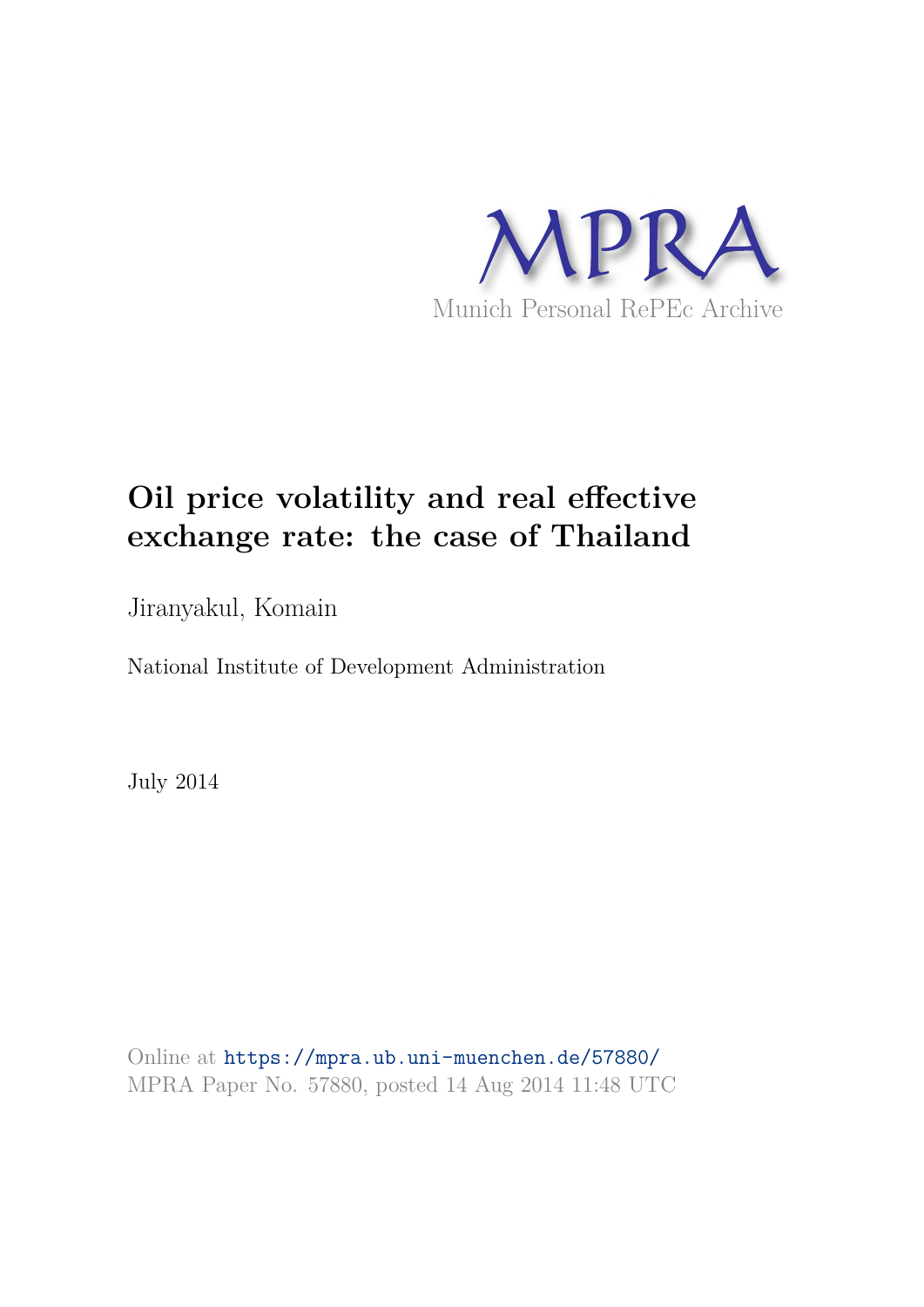School of Development Economics, National Institute of Development Administration

Working Paper, 2014

## **Oil price volatility and real effective exchange rate: the case of Thailand**

**Komain Jiranyakul**, School of Development Economics, National Institute of Development Administration, Bangkok, Thailand. Email: jkomain@yahoo.com

**Abstract**: The main objective of this study is to examine the relation between real oil price and real effective exchange rate in Thailand during July 1997 to December 2013. Under the floating exchange rate regime, bilateral exchange rates are expected to fluctuate more than under the fixed exchange rate regime. The monthly data of real effective exchange rate index and real oil price are used. The results from this study reveal that there is no cointegration and causality in levels of the two series. However, an increase in oil price volatility causes real exchange rate volatility to increase. This main finding gives some policy implications to policy makers.

**Keywords**: Oil price, real exchange rate, bivariate GARCH, volatility spillover.

## **1. Introduction**

It is widely known in the economic literature that oil price shocks can impose economic impacts on both oil-exporting and oil-importing countries. In addition, there will be a wealth transfer from oil-importing to oil exporting countries due to an increase in the price of oil (Krugman, 1980). Many empirical studies have focused on the impact of real oil price on real exchange rate. However, previous results on the relationship between crude oil prices and exchange rates seem to be ambiguous. Amano and van Norden (1998) find that there exists a stable linkage between oil price shocks and the US real effective exchange rate over the post-Bretton Wood period. Their finding suggests that oil prices can be the dominant source of persistent exchange rate shocks. Chaudhuri and Daniel (1998) find the evidence showing that oil price is the main source of the US real exchange rate fluctuations. Akram (2004) finds a non-linear negative relationship between oil prices and the Norwegian exchange rate. An increase in the price of oil leads to an appreciation of the exchange rate. Chen and Chen (2007) find that there is a link between real oil prices and real exchange rates in the G-7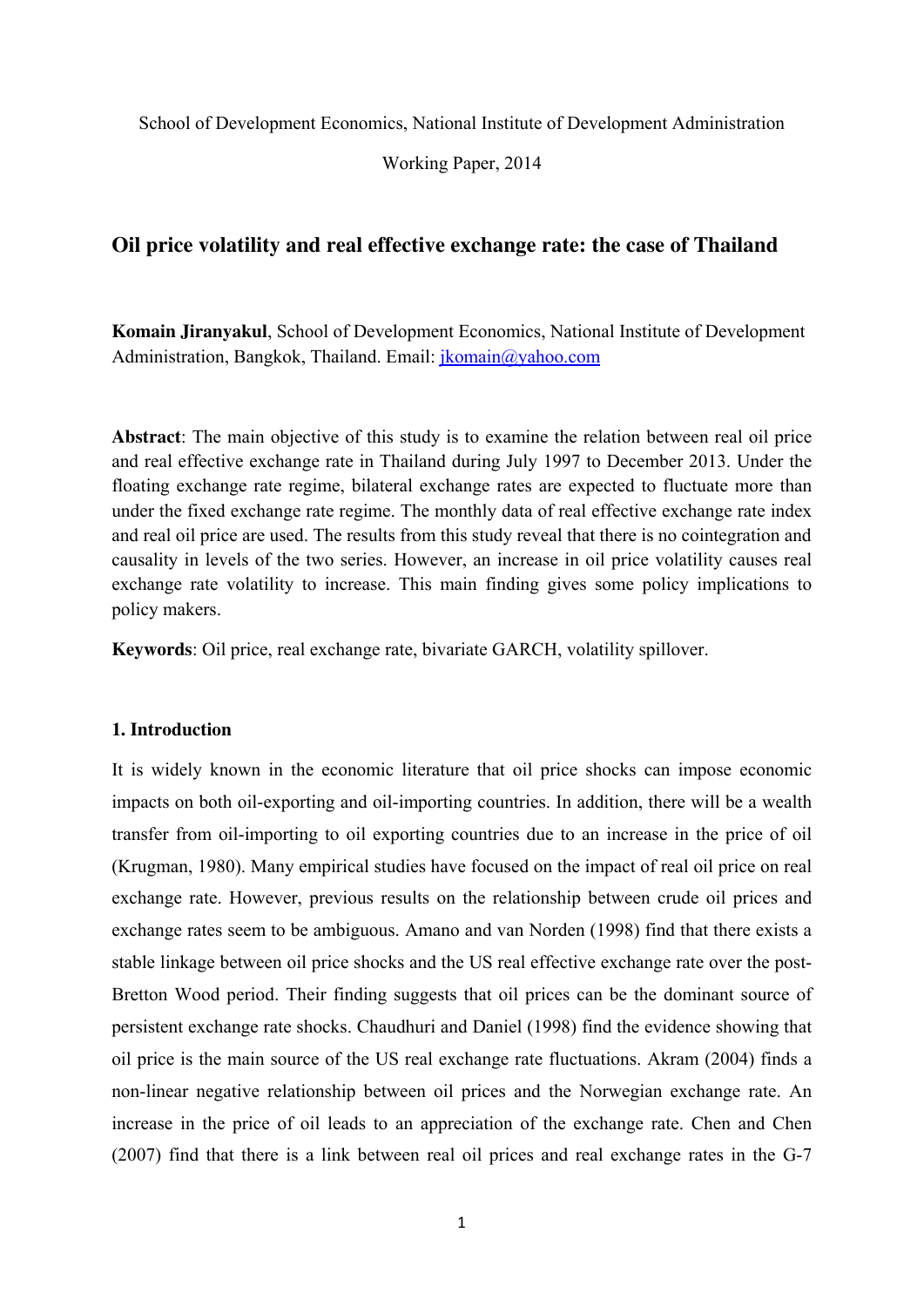countries. A rise in oil prices leads to a real depreciation. In addition, real oil prices can forecast future real exchange rate movements. Huang and Guo (2007) find that real oil price shocks lead to minor appreciation of the long-term real exchange rate in China, a large Asian country that is dependent on imported oil. Lizardo and Mollick (2010) find that oil prices play an important role in the monetary model of exchange rates, i. e., oil prices significantly explain movements in the value of the US dollar against major currencies. Their results show that an increase in real oil prices causes a significant depreciation of the US dollar against net oil-exporting countries' currencies, but causes an appreciation of oil-importing countries' currencies. Hasanov (2010) employs error correction model and cointegration tests to examine the impact of real oil price on real exchange rate of Azerbaijan and finds that real oil price impose a positive impact on real exchange rate in the long run. In testing co-movements between oil price and exchange rate, Reboredo (2012) finds that co-movements between oil price and a range of currencies are generally weak. Ghosh (2011) examines the relationship between crude oil price and exchange rate using daily data for India and finds that an increase in oil price changes causes a depreciation of the rupee/US dollar. Turhan et al. (2013) find that a rise in oil prices causes an appreciation of emerging economies' currencies against the US dollar. Beckmann and Czudaj (2013) use the trade-weighted US effective exchange rates and the prices of oil to examine the relationship between them. They employ Markovswitching vector error correction model to test the link between oil prices and effective exchange rates (both nominal and real terms). One of their main findings is that both nominal and real effective exchange rates display a similar pattern to oil price shocks, i.e., an increase in real oil prices leads to an appreciation of the exchange rates.

Few empirical studies have focused on the impact of oil price volatility on exchange rates. Rickne (2009) finds that the co-movements between oil price and real exchange rates in the sample of 33 oil-exporting countries are conditional on political and legal institutions. Specifically, currencies in countries with strong bureaucracies are less affected by oil price variation. Englama et al. (2010) examine the relationship oil price and exchange rate volatility in Nigeria. They find that exchange rate volatility is positively influenced by oil price volatility. Ghosh (2011) also finds the result indicating that positive and negative shocks have similar effects on exchange rate volatility.

Thailand has switched from fixed to floating exchange rate regime since July 1997. The adoption of floating exchange rate regime has caused fluctuations in bilateral nominal exchange rates that are traded in the country. Therefore, the real effective exchange rate, the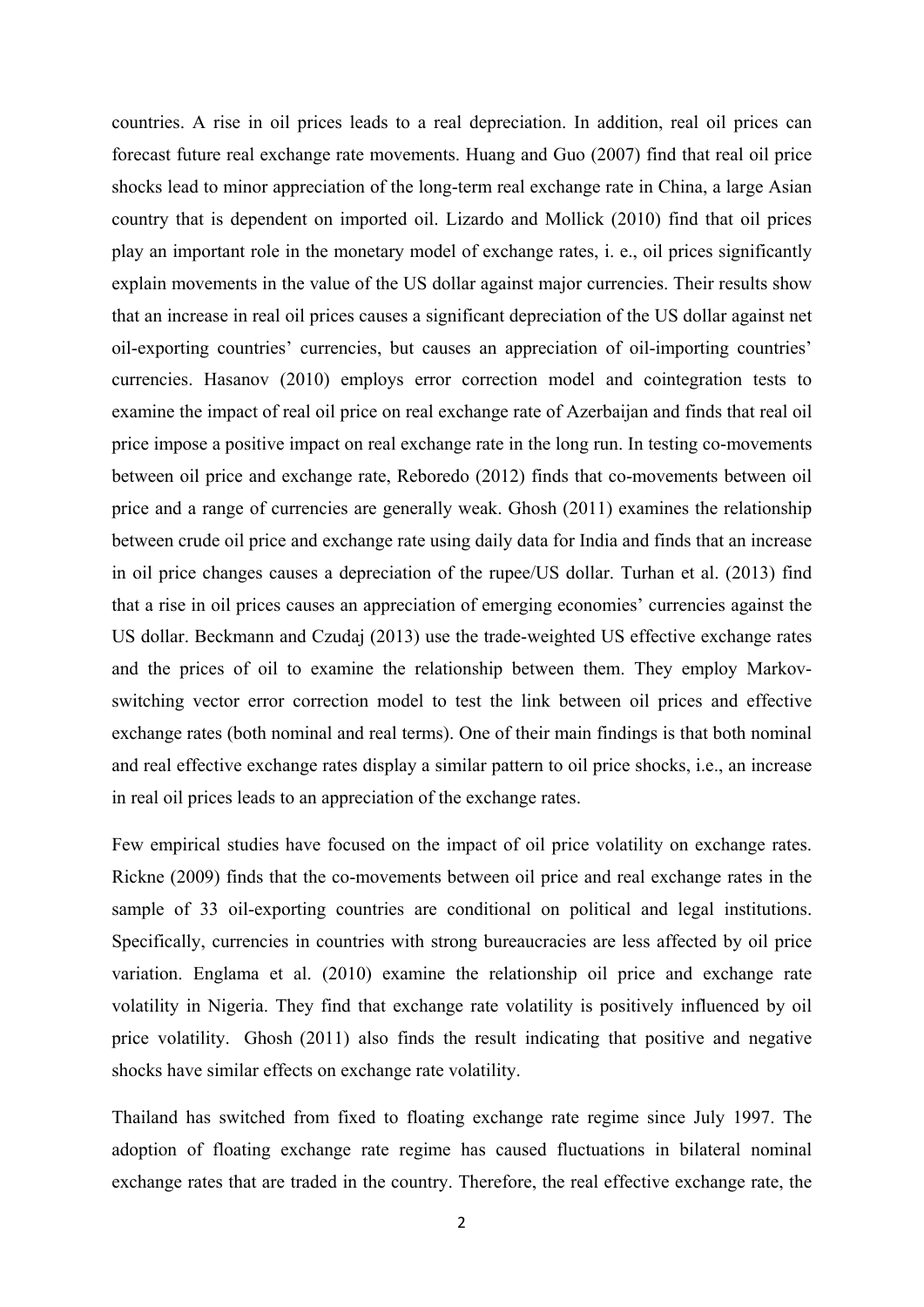trade weighted index, has been substantially affected. Figure 1 shows the evolution of the real effective exchange rate and real oil price volatility. After the country has adopted the floating exchange rate regime, the behavior of real effective exchange rate appears to be independent of real oil price volatility (derived from the GARCH model in Section 2). The high volatility of real oil price during 2008 and 2009 did not seem to cause more fluctuations in the real effective exchange rate. Therefore, it should be expected that real oil price volatility might not affect the real effective exchange rate. However, there might exist volatility spillover from oil to foreign exchange markets.



a. Real effective exchange rate

Oil price volatility



b. Oil price volatility

**Figure 1** Real effective exchange rate and real oil price volatility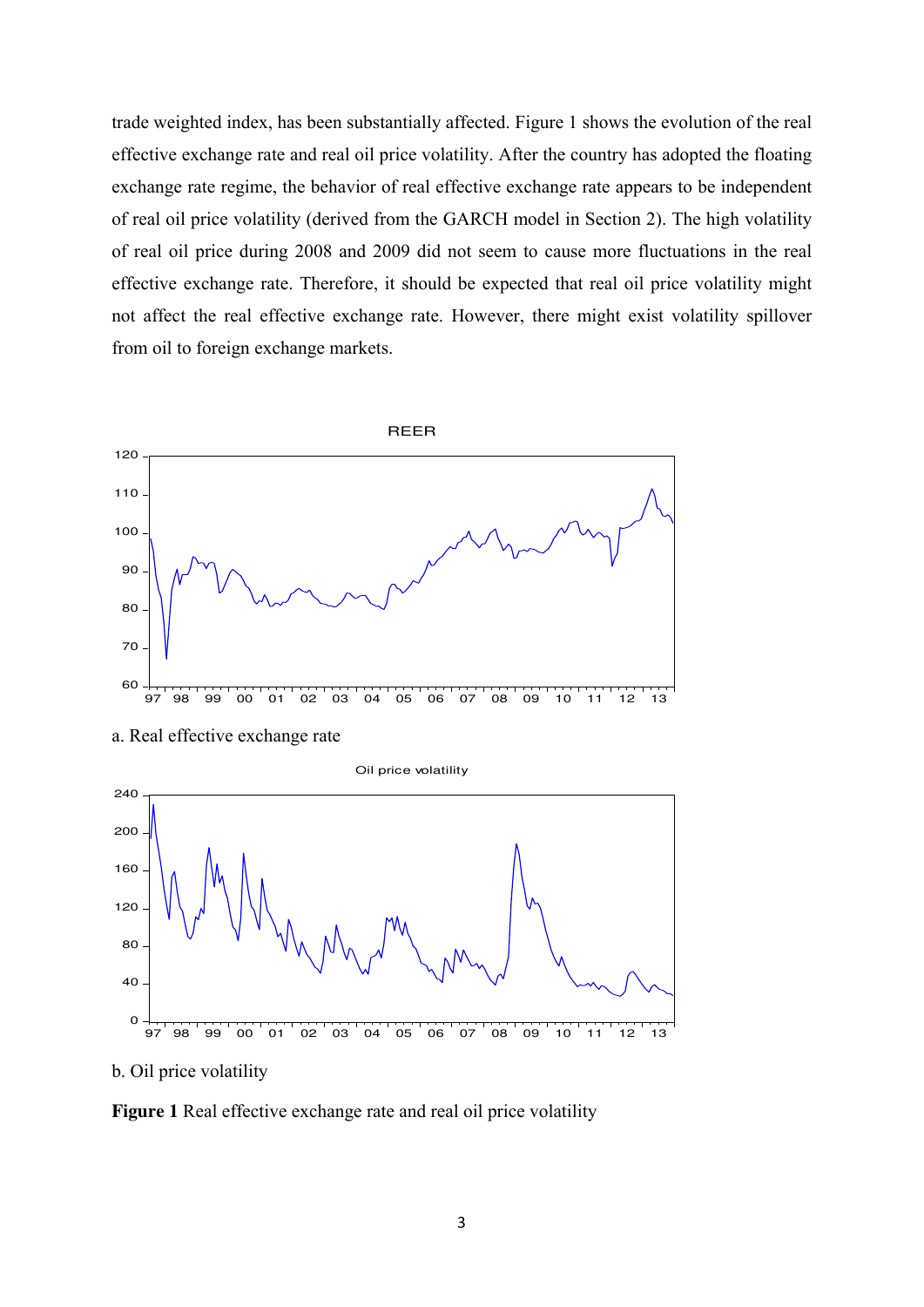The main objective of this paper is to investigate whether oil price uncertainty affects the real effective exchange rate under the floating exchange rate regime. Monthly data of real effective exchange rate and real oil prices from July 1997 to December 2013 are used. The two-stage approach, which comprises a bivariate GARCH model and the standard Granger causality test, is adopted. The main finding is that real oil price volatility (uncertainty) does not cause real effective exchange rate of depreciate or appreciate, but real oil price volatility does cause real exchange rate volatility (uncertainty) to increase. Real exchange rate uncertainty can impose a significantly negative impact on the country exports and may cause trade deficits. The present paper is structured as follows: Section 2 describes the data used in the analysis and econometric methodology pertaining to a bivariate generalized autoregressive conditional heteroscedastic (GARCH) model and causality test. Section 3 presents empirical results and findings. The last section gives concluding remarks.

## **2. Methodology**

This section describes the data and estimation methods used in this study.

## **2.1 Data**

Monthly data of consumer price index, the real effective exchange rate index, and crude oil price are used in this study. The real effective exchange rate index and consumer price index are obtained from the Bank of Thailand. The Brent crude oil price series expressed in dollar per barrel is obtained from Energy Information Administration. The data set covers the period from July 1997 to December  $2013<sup>1</sup>$  with 198 observations.<sup>2</sup> Real oil price is calculated by multiplying crude oil price by the dollar exchange rate and deflating by consumer price index. Movements in real effective exchange rate  $(r^{REER})$  and real oil price  $(r^{OP})$  are the percentage rates of change in real effective exchange rate index and real crude oil price.

Summary statistics of real oil movements and real effective exchange rate changes are reported in Table 2. Average monthly rate of real exchange rate change is -0.038 whereas the average monthly oil price rate of change is 1.232. The Jarque-Bera normality test rejects the null of a normal distribution of both series, indicating that least squares estimation is not suitable.

<sup>&</sup>lt;sup>1</sup> This is the period of the floating exchange rate regime.

<sup>&</sup>lt;sup>2</sup> In fact, the size and significance of parameters in the conditional variance depend on the data frequency being used. Monthly data set allows for a longer time span and can capture the long-run impact of one variable on other variables.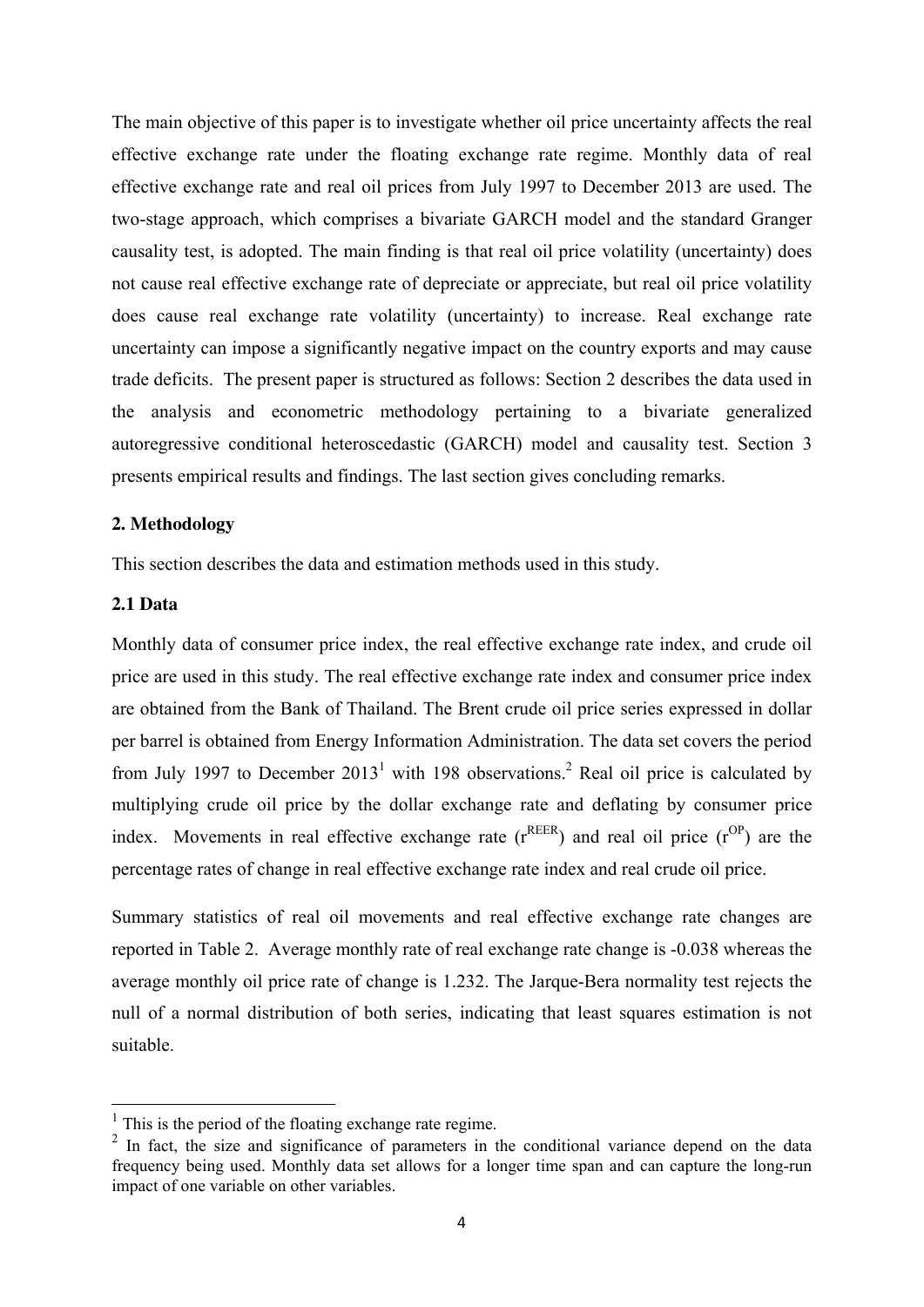|                       | $r$ REER          | $r^{OP}$          |
|-----------------------|-------------------|-------------------|
| Mean                  | $-0.038$          | 1.232             |
| Standard deviation    | 2.623             | 9.080             |
| <b>Skewness</b>       | $-1.016$          | $-0.339$          |
| Kurtosis              | 18.671            | 3.583             |
| Jarque-Bera statistic | 2060.065          | 6.603             |
|                       | $(p-value=0.000)$ | $(p-value=0.037)$ |
| DF-GLS with constant  | $-5,136$ [0]      | $-8.299$ [0]      |
|                       | $(p-value=0.000)$ | $(p-value=0.000)$ |
|                       |                   |                   |

#### **Table 1**. Descriptive statistics and unit root test

Note: r<sup>REER</sup> stands for the percentage change in real effective exchange rate, and r<sup>OP</sup> stands for the percentage rate of change in real oil price. The number in parenthesis is the probability of accepting the null of normality.

The modified Dickey-Fuller (DF-GLS) test developed by Elliott et al. (1996) is used to determine stationarity property of the rates of change in real effective exchange rate and real oil price. This test is believed to be more powerful than the traditional unit root tests. The results show that the two series are stationary due to the rejection of the null hypothesis that the series contain unit root. The stationarity property of the two series enables one to perform the estimation of a bivariate GARCH model and to employ other tests for the link between the two variables..

## **2.2 Methodology**

Three procedures can be used to detect the linkages between real effective exchange rate and real oil price. They are the followings.

## **2.2.1 Cointegration test**

The existence of cointegration between real effective exchange rate and the price of oil implies that the price of oil adequately captures the dominant source of persistent real exchange rate movements. Pesaran et al. (2001) proposed an alternative procedure in testing for cointegration called a conditional autoregressive distributed lag (ARDL) model and error correction mechanism. The ARDL (:p, q) model is specified as:

$$
\Delta LREER_t = \mu + \sum_{i=1}^{p} \alpha_i \Delta LREER_{t-i} + \sum_{j=0}^{q} \beta_i \Delta LOP_{t-j} + e_t
$$
 (1)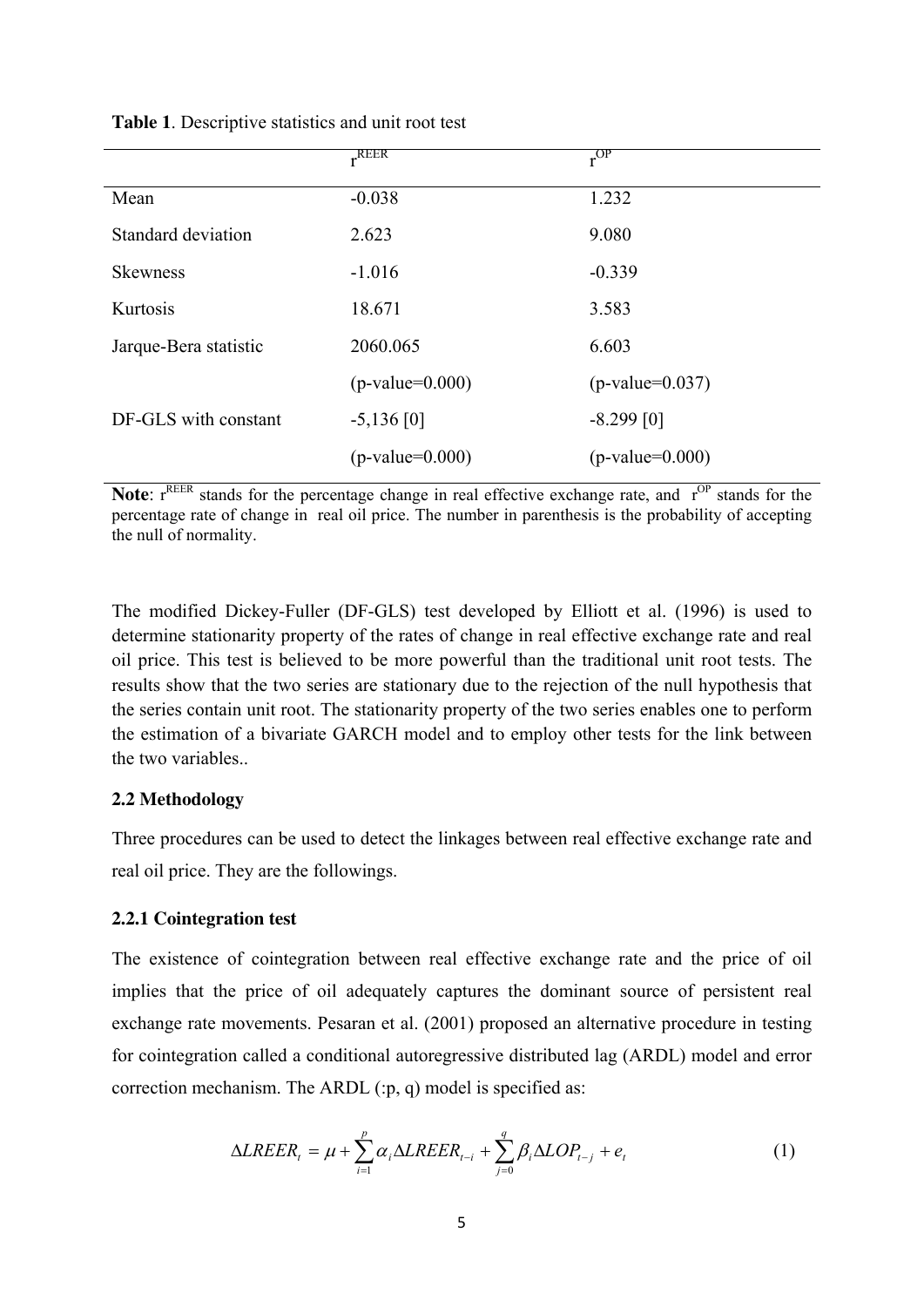where  $\Delta$  denotes first difference, LREER is the log of real effective exchange rate index, LOP denotes the log of real oil price. The lag orders are p and q, respectively. They may be the same or different. To determine the optimal numbers of lagged first differences in the specified ARDL model, the grid search can be used to select a parsimonious model that is free of serial correlation. By adding lagged level of the two variables into equation (1) as shown in equation (2), the computed F-statistic for detecting cointegration can be obtained.

$$
\Delta LREER_{t} = \mu + \gamma_{1} LREER_{t-1} + \gamma_{2} LOP_{t-1} + \sum_{i=1}^{p} \alpha_{i} \Delta LREER_{t-i} + \sum_{j=0}^{q} \beta_{i} \Delta LOP_{t-j} + e_{t}
$$
 (2)

The computed F-statistic is compared with the critical values. If the computed F-statistic is greater than the upper bound critical F-statistic, cointegration exists. If the computed Fstatistic is smaller than the lower bound F-statistic, cointegration does not exist. In case the computed F-statistic is between the upper and lower bound F-statistic, the result is inconclusive. Unlike other techniques that can be used to test for cointegration, reparameterization of the model into the equivalent vector error correction is not required. Furthermore, the bounds testing can be applied to the mixed between I(0) and I(1) resulted from unit root tests, but not for I(2) series. The results of unit root tests from Table 1 show that the order of integration of the two series does not exceed one.

#### **2.2.2 Non-causality test**

Toda and Yamamoto (1995) develop the test for causal relationship between variables as an alternative to the standard Granger (1969) causality test. This non-causality test in a bivariate vector autoregressive (VAR) model having k lags can be conducted in their level of series. The optimal lag length (k) can be determined by Schwartz information criterion (SIC). The test is performed in a VAR model of order  $k^* = k + d_{max}$ , where  $d^{max}$  is the maximum anticipated order of integration of the series. Rambaldi and Doran (1996) indicate that the validity of the test using the modified Wald statistics for linear or non-linear restriction does not depend on the order of integration of the series, specifically the series can be I(0), I(1) or I(2). Whether the variables in the model Granger cause each other is tested in the joint restrictions where all coefficients are zero. The VAR model for non-causality test is specified as:

$$
LREER_{t} = a_{0} + \sum_{i=1}^{k} \alpha_{i} LREER_{t-i} + \sum_{j=k+1}^{k+d_{\text{max}}} \alpha_{j} LREER_{t-j} + \sum_{i=1}^{k} \beta_{i} LOP_{t-i} + \sum_{j=k+1}^{k+d_{\text{max}}} \beta_{j} LOP_{t-j} + u_{1t} \quad (3)
$$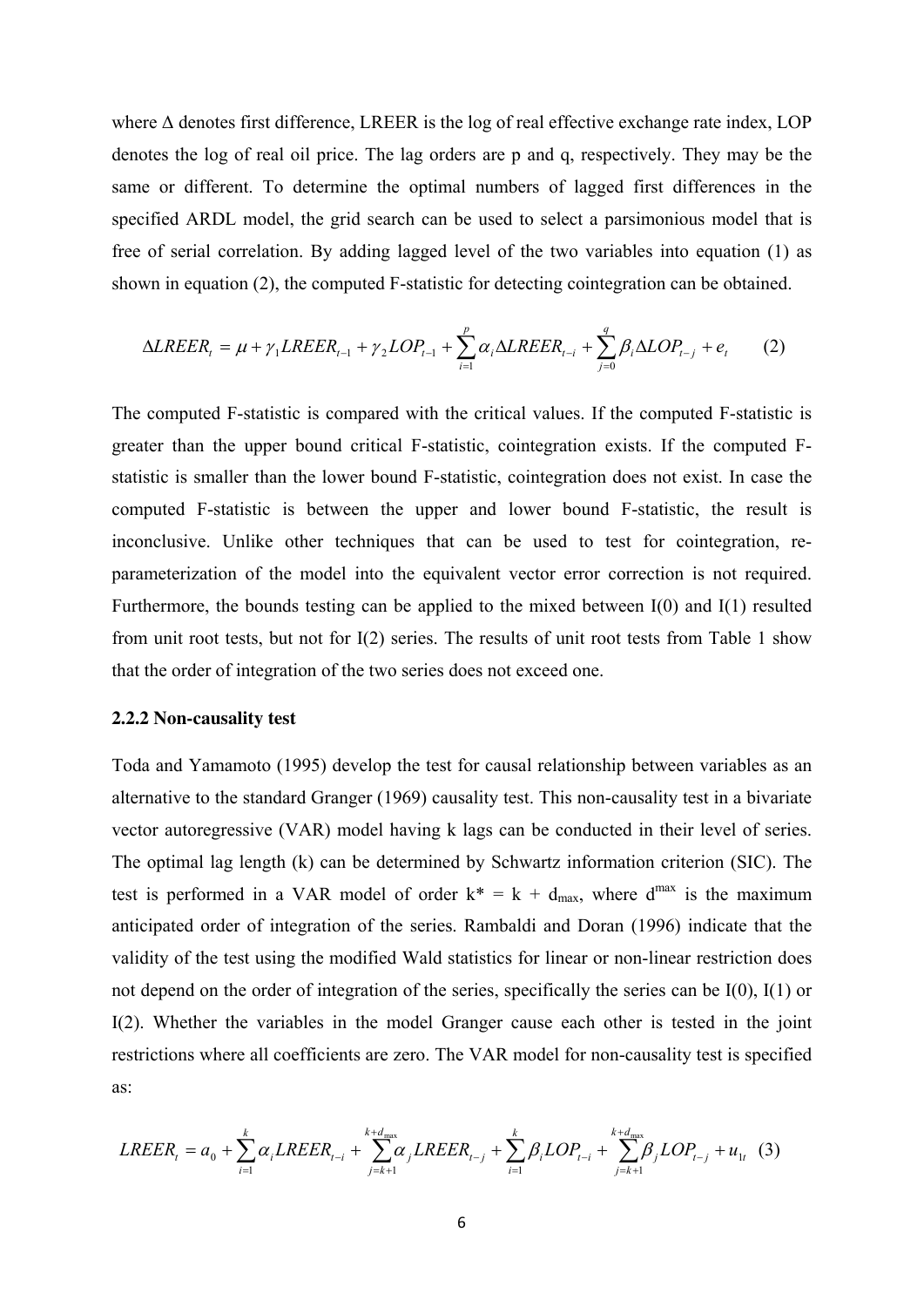and

$$
LOP_{t} = a_{1} + \sum_{i=1}^{k} \gamma_{i} LOP_{t-i} + \sum_{j=k+1}^{k+d_{\text{max}}} \gamma_{j} LOP_{t-j} + \sum_{i=1}^{k} \delta_{i} LREER_{t-i} + \sum_{j=k+1}^{k+d_{\text{max}}} \delta_{j} LREER_{t-j} + u_{2t}
$$
(4)

The error terms in the VAR model are assumed to be white noise. Since the extra lagged variables are included in the model, the causality test is conducted by testing for zero restrictions of the coefficients of all lag variables. Equation (3) is used to test whether real oil price (LOP) Granger causes real effective exchange rate (LREER) while equation (4) is used to test whether real effective exchange rate (LREER) Granger causes real oil price (LOP). The main advantage of this test is that one does not need to know a priori whether the variables are cointegrated as long as the order of integration of series does not exceed the lag length of the specified VAR model.

### **2.2.3 The two-step approach**

The two-step approach is employed to explain the relationship between oil price volatility and real exchange rate volatility. In the first step, a bivariate generalized autoregressive heteroskedastic model with constant conditional correlation (ccc-GARCH) model proposed by Bollerslev (1990) is employed to generate real exchange rate and oil price volatilities. In the second step, these generated series along with real effective exchange rate change and the rate of change in real oil price series employed in the standard Granger (1969) causality test. Pagan (1984) criticizes this procedure because it produces the generated series of volatility or uncertainty. When these generated series are used as regressors in Granger causality test, the model might be misspecified. However, the main advantage of the two-step procedure is that it provides room for the ability to establish causality between variables.<sup>3</sup> The system equations in a ccc-GARCH(1,1) model comprises the following five equations.

$$
r_t^{REER} = a_{1,0} + \sum_{i=1}^p a_{1,i} r_{t-i}^{REER} + \sum_{i=1}^p b_{1,i} r_{t-i}^{OP} + e_{1,t}
$$
(5)

$$
r_t^{OP} = a_{2,0} + \sum_{i=1}^{p} a_{1,i} r_{t-i}^{OP} + e_{2,t}
$$
 (6)

$$
h_t^{REER} = \mu_1 + \alpha_{1,1} \varepsilon_{t-1}^{2,REER} + \beta_{1,1} h_{t-1}^{REER}
$$
 (7)

<sup>&</sup>lt;sup>3</sup> The current value of one variable might not affect the current value of another variable, but some of its lags might do.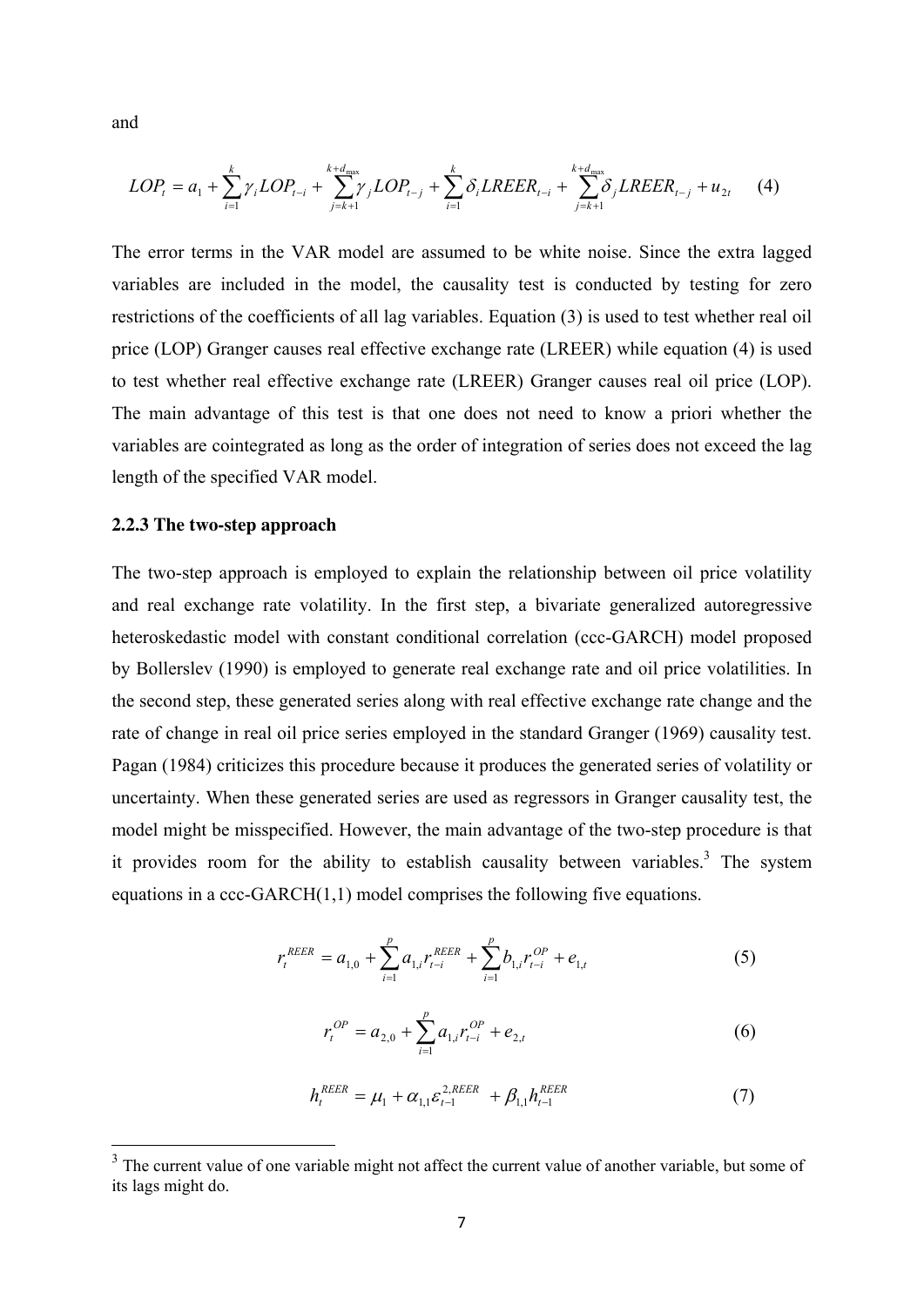$$
h_t^{OP} = \mu_2 + \alpha_{2,1} \varepsilon_{t-1}^{2,OP} + \beta_{2,1} h_{t-1}^{OP}
$$
 (8)

$$
h_t^{REER,OP} = \rho_{12} (h_t^{REER})^{1/2} (h_t^{OP})^{1/2}
$$
 (9)

where  $r^{\text{REER}}$  is the rate of change in real effective exchange rate, and  $r^{\text{OP}}$  is the rate of change in real oil price,  $h^{REER}$  is the conditional variance of real effective exchange rate,  $h^{OP}$  is the conditional variance of real oil price, and  $h^{REER,OP}$  is the conditional covariance of the two variables. The constant conditional correlation is  $\rho_{12}$ . The system equations can be estimated simultaneously.

The standard Granger causality test is performed in the following equation.

$$
y_{t} = a + \sum_{i=1}^{k} \alpha_{i} y_{t-i} + \sum_{i=1}^{k} \beta_{i} x_{1,t-i} + \sum_{i=1}^{k} \gamma_{i} x_{2,t-i} + \sum_{i=1}^{k} \phi_{i} x_{3,t-i} + u_{t}
$$
(10)

where y is a dependent variable, and  $x_1$ ,  $x_2$ , and  $x_3$  are independent variables. If any independent variable causes the dependent variable, there should be at least one significant coefficient of that lagged independent variable. This also indicates that the F-statistic in the standard causality test must show significance for each pair of variables. In the present study, the sequence of variables that will enter into a vector autoregression is  $\{r^{REER}, r^{OP}, h^{REER}, r^{OP}\}$  $h^{OP}$ },  $\{r^{OP}$ ,  $r^{REER}$ ,  $h^{REER}$ ,  $h^{OP}$ },  $\{h^{REER}$ ,  $r^{RP}$ ,  $r^{OP}$ ,  $h^{OP}$ }, and  $\{h^{OP}$ ,  $r^{REER}$ ,  $r^{OP}$ ,  $h^{REER}$ }. The optimal lag length is determined by SIC. It should be noted that all variables in the test must be stationary. An unrestricted vector autoregressive (VAR) model is used to detect the sign of lagged variables.

## **3. Empirical Results**

The grid search for the parsimonious ARDL  $(p, q)$  model discovers that the ARDL $(1,1)$  is free of serial correlation, resulting from using Lagrange multiplier (LM) serial correlation test. The chi-square statistic  $(\chi^2_{(2)})$  of the LM test = 3.913 with p-value = 0.141 leads to the conclusion that the null hypothesis of no serial correlation in the residuals is accepted. By adding the lagged level of the pair of variables (LREER and LOP) to the ARDL(1,1) model, the computed F-statistic resulting from testing equation (2) against equation (1) is 2.092. This computed F-statistic is below the lower bound critical value of 4.94 at the 5 percent significance level provided in Table CI(iii) case III provided by Pesaran et al. (2001).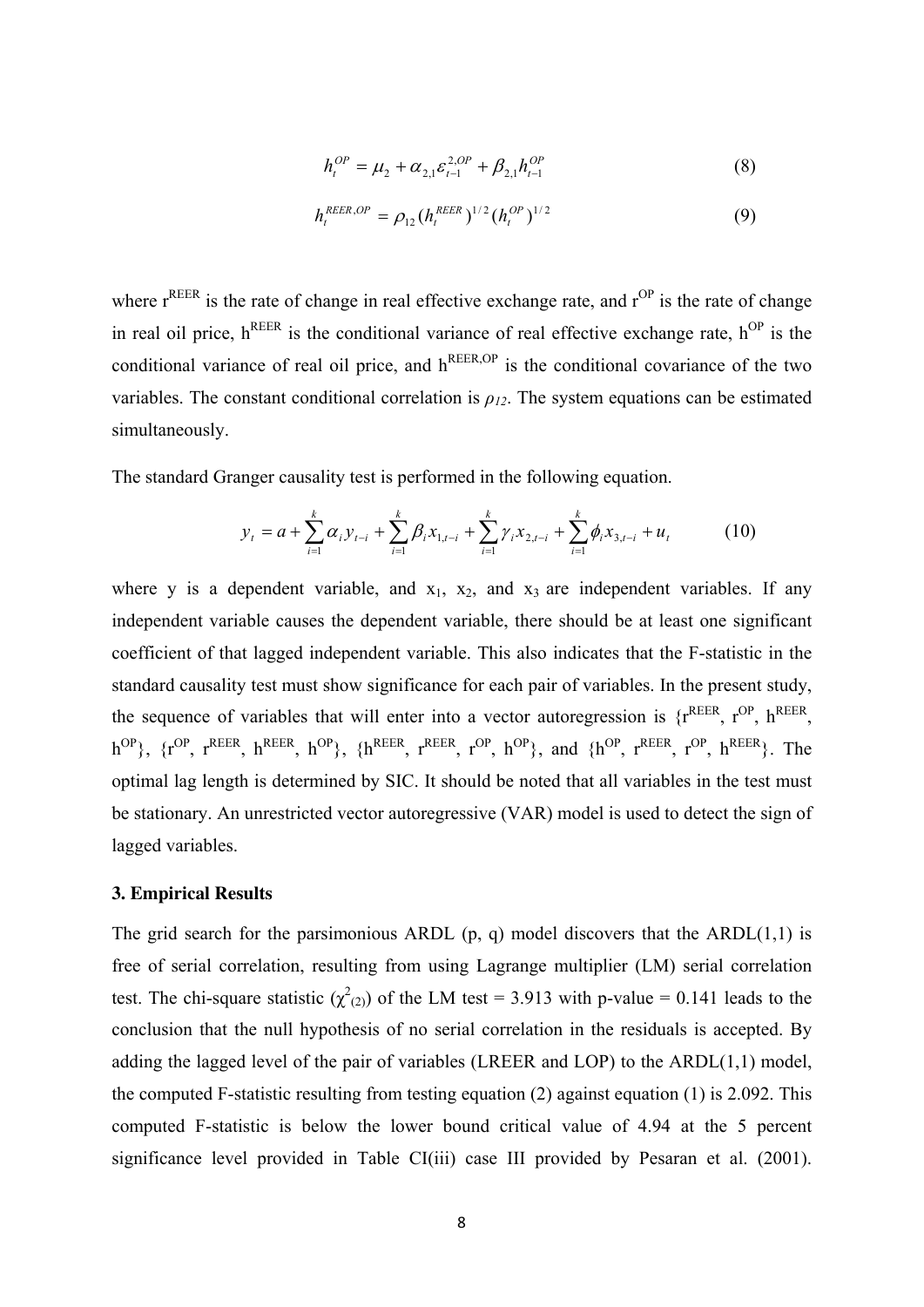Therefore, the null hypothesis of no cointegration is accepted. Therefore, there is no long-run relationship between real effective exchange rate and real stock price.

The non-causality test in a VAR model of equations (3) and (4) using level of the two series is performed with the optimal lag of two determined by SIC plus the anticipated order of integration of one. The lag  $(k + d_{max})$  is three. The results are reported in Table 2.

| Null hypothesis                         | Modified Wald statistic | p-value |
|-----------------------------------------|-------------------------|---------|
| LOP does not cause LREER                | $6.384(+)$              | 0.094   |
| LREER does not cause LOP                | $6.641 (+)$             | 0.084   |
| Misspecification test for the VAR model |                         |         |
|                                         | Test statistic          | p-value |
| LM                                      | 2.286                   | 0.683   |
| JB                                      | 10.682                  | 0.005   |
| WH                                      | 175.006                 | 0.000   |

## **Table 2** Results of non-causality test between LREER and LOP

**Note**: LREER stands for log of real effective exchange rate, and LOP stands for log of real oil price. (+) indicates the positive sum of the coefficient of lagged variables, which is positive causation. LM is the Lagrange multiplier test for serial correlation up to the third order in the residuals, JB is the Jarque-Bera statistic for testing the null hypothesis that the residuals are multivariate normal, and WH is the White heteroskedasticity test of the residuals.

The results in Table 2 show that there are bidirectional positive causations between real oil price and real effective exchange rate. However, the level of significance is only at 10 percent. Further tests are conducted to examine the misspecification of the augmented VAR(3) model used in the analysis. The LM test statistic indicates the acceptance of the null hypothesis that there is no serial correlation in the residuals up to the third order of lags. Furthermore, the WH test shows that the null hypothesis of the presence of ARCH effect can be rejected at the 1 percent level of significance. However, the JB statistic shows that the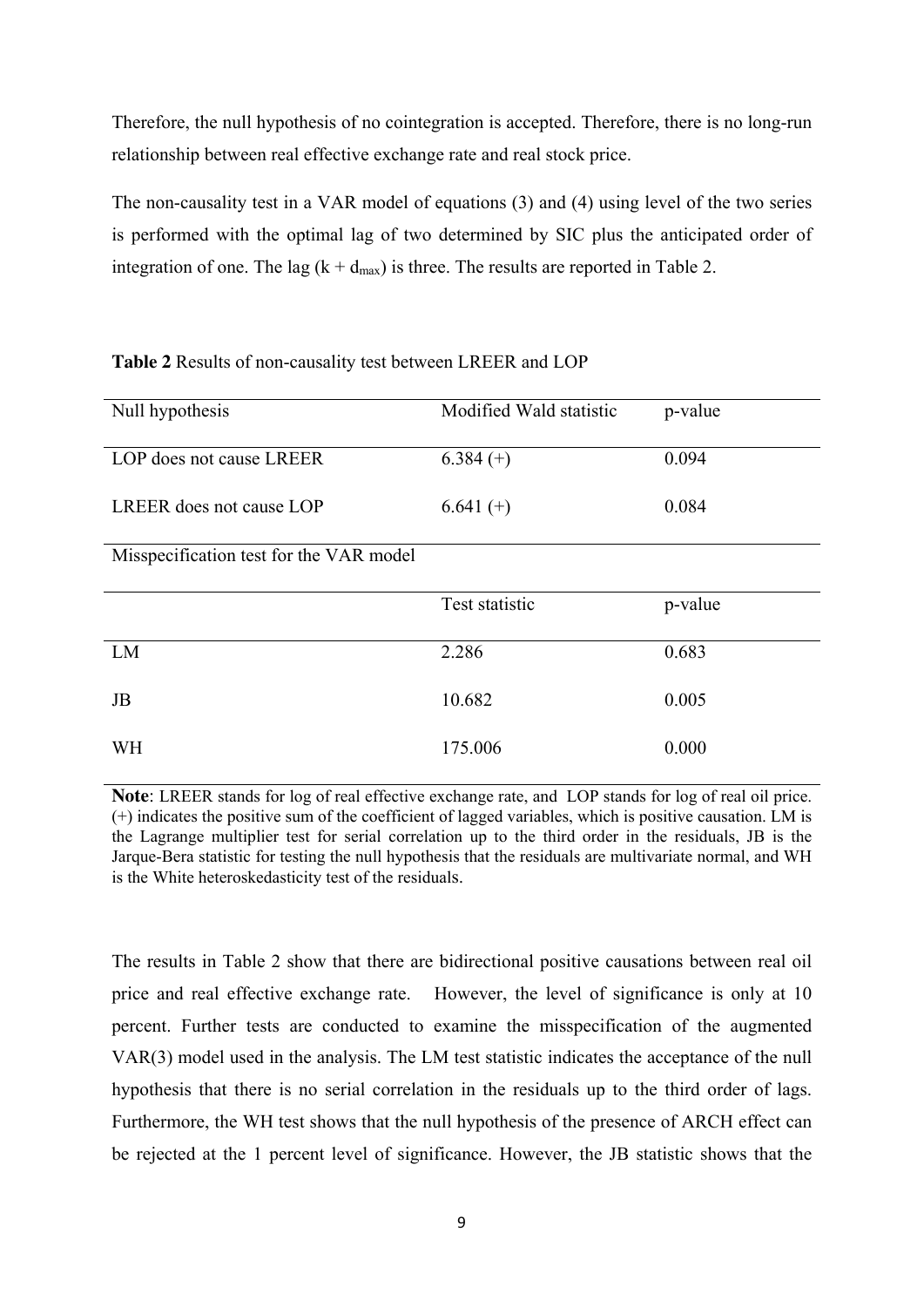residuals are not multivariate normal. Therefore, the augmented VAR(3) model is not suitable for non-causality test. In other words, the results in Table 2 are not reliable.

> *REER t*

**Table 3** Results from the bivariate GARCH(1,1) estimation

| Mean equations:                                                                                       |                       |
|-------------------------------------------------------------------------------------------------------|-----------------------|
| $r_{t}^{REER} = 0.122 + 0.441***$ $r_{t-1}^{REER} - 0.226***$ $r_{t-2}^{REER} - 0.012$ $r_{t-1}^{OP}$ |                       |
| $(1.259)$ $(4.763)$                                                                                   | $(-2.719)$ $(-1.257)$ |
| $r_r^{OP} = 0.690 + 0.144 * r_{t-1}^{OP}$                                                             |                       |
| $(0.287)$ $(1.824)$                                                                                   |                       |
| (t-statistic in parenthesis)                                                                          |                       |

Variance and covariance equations:

*REER t REER*  $h_t^{\textit{REER}} = 0.596$  \* \* \* + $0.627$  \* \* \*  $\varepsilon_{t-\!1}^{2,\textit{REER}}$  +  $0.257$  \* \* \*  $h_{t-\!1}^{\textit{RE}}$  $= 0.596$ \*\*\*+ $0.627$ \*\*\* $\varepsilon_{t-1}^{2,REER}$  +  $0.257$ \*\*\* $h_{t-1}^R$  (4.424) (3.201) (3.832) *REER t OP t OP*  $h_t^{OP} = 2.124 + 0.117**\varepsilon_{t-1}^{2,OP} + 0.853h_{t-1}^{RE}$  $= 2.124 + 0.117** \varepsilon_{t-1}^{2,OP} + 0.853 h_{t-1}^R$  (0.852) (2.205) (14.481)  $\lambda^{OP}=-0.136$  \* \* $(h^{REER}_t)^{1/2}(h^{OP}_t)^{1/2}$ *t REER t REER OP*  $h_t^{REER,OP} = -0.136** (h_t^{REER})^{1/2} (h_t^2)$ (-1.694)

(t-statistic in parenthesis)

System diagnostic test:

 $Q(6) = 30.434$  (p-value=0.171)

Note: r<sup>REER</sup> and r<sup>OP</sup> stands for the percentage rates of change in real effective exchange rate and oil price respectively. The conditional variances, h<sup>REER</sup> for real effective exchange rate and h<sup>OP</sup> for real oil price. The conditional covariance is  $h^{\text{REER,OP}}$ . \*\*\*, \*\* and \* denotes significance at the 1, 5 and 10 percent, respectively. Q(k) is the Box-Pierce statistic test for the residuals obtained from system residual Portmanteau tests for autocorrelations.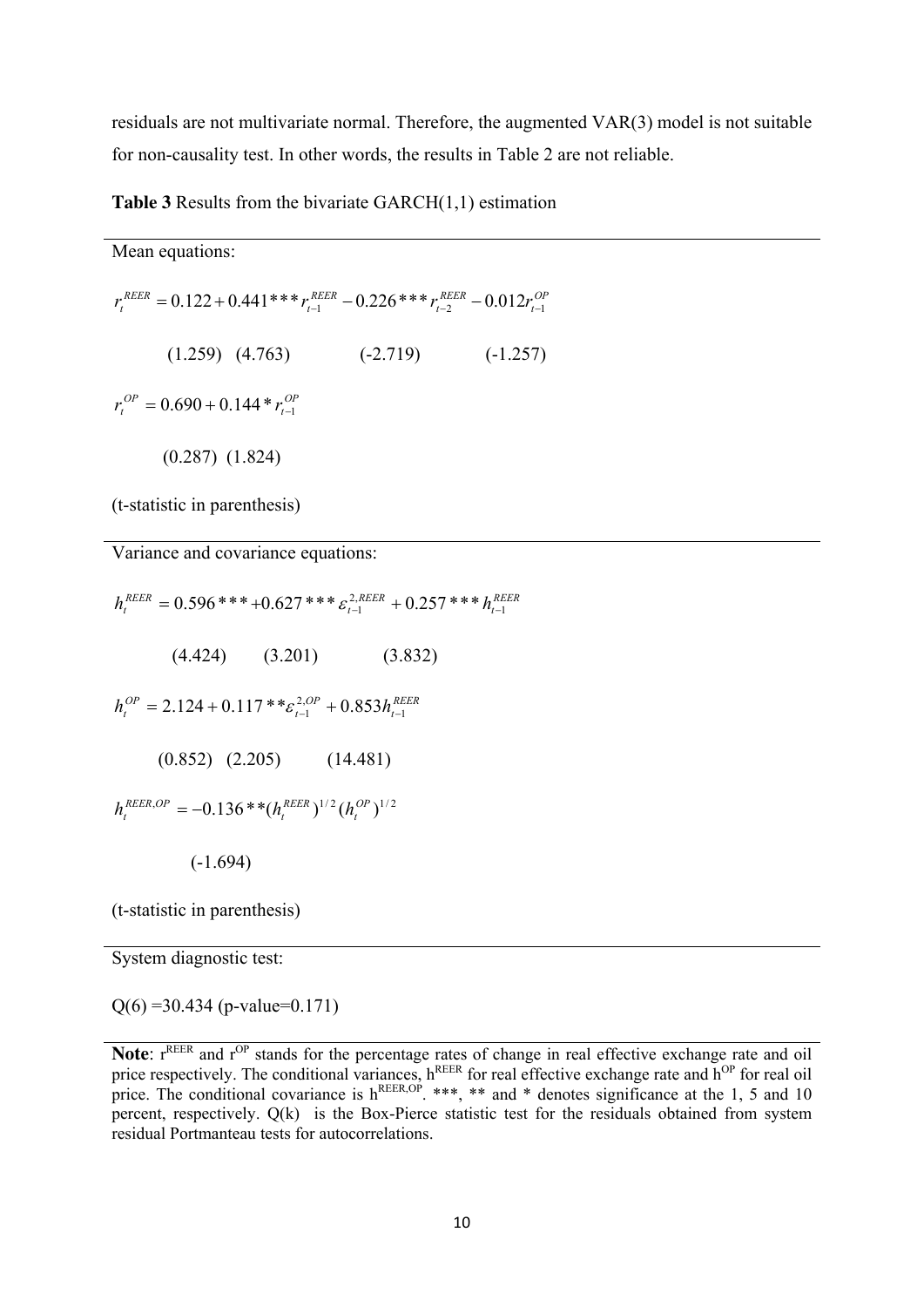Up to this point, there is no long-run relationship between real effective exchange rate and real oil price, and the results of non-causality test in the level of series is unreliable. Therefore, it can be concluded that cointegration and non-causality tests cannot detect the impact of real oil price on real effective exchange rate. Howe ver, the two-step procedure can detect some aspects of the link between real oil price and real effective exchange rate. The results of the estimate of the bivariate GARCH(1, 1) model in the system equations, equations  $(5) - (9)$ , are reported in Table 3.

Assuming the conditional correlation  $(p_{12})$  is constant, the model performs well.<sup>4</sup> The estimated conditional correlation is -0.136 which is significant at the 5 percent level. This correlation indicates that the two variables are interdependent with negative relationship. The standard Granger causality test is thus performed on four stationary series. The results are reported in Table 4.

| Hypothesis                                | F-statistic  | p-value |
|-------------------------------------------|--------------|---------|
| $r^{OP}$ does not cause $r^{REER}$        | $1.828(-)$   | 0.164   |
| $r^{OP}$ does not cause h <sup>REER</sup> | $2.165(+)$   | 0.118   |
| $h^{OP}$ does not cause $r^{REER}$        | $1.185(-1)$  | 0.308   |
| $h^{OP}$ does not cause $h^{REER}$        | $3.131**(+)$ | 0.046   |

**Table 4** Results of Granger causality test

Note: r<sup>REER</sup> and r<sup>OP</sup> stands for the percentage rates of change in real effective exchange rate and oil price respectively. The conditional variances,  $h^{REER}$  for real effective exchange rate and  $h^{OP}$  for real oil price. \*\* denotes significance at the 5 percent level.

The results in Table 4 show that real oil price change tends to cause the real effective exchange rate to decrease (appreciate), but tends to cause its volatility to increase. In addition, real oil price volatility tends to cause the real effective exchange rate to decrease or

<sup>&</sup>lt;sup>4</sup> The estimated parameters of ARCH ( $\varepsilon_{t-1}^2$ ) and GARCH ( $h_t$ ) terms are non-negative. Furthermore, the sum of the coefficients of the ARCH and GARCH terms is 0.884 for the conditional variance equation of the rate of change in real effective exchange rate and 0.970 for the conditional variance equation of the rate of change in real oil price. Therefore, the two conditional variance series are stationary. The system is also free of serial correlation because the  $Q(6)$  statistic has the p-value that leads to the acceptance of the null hypothesis of no serial correlation in the system residuals.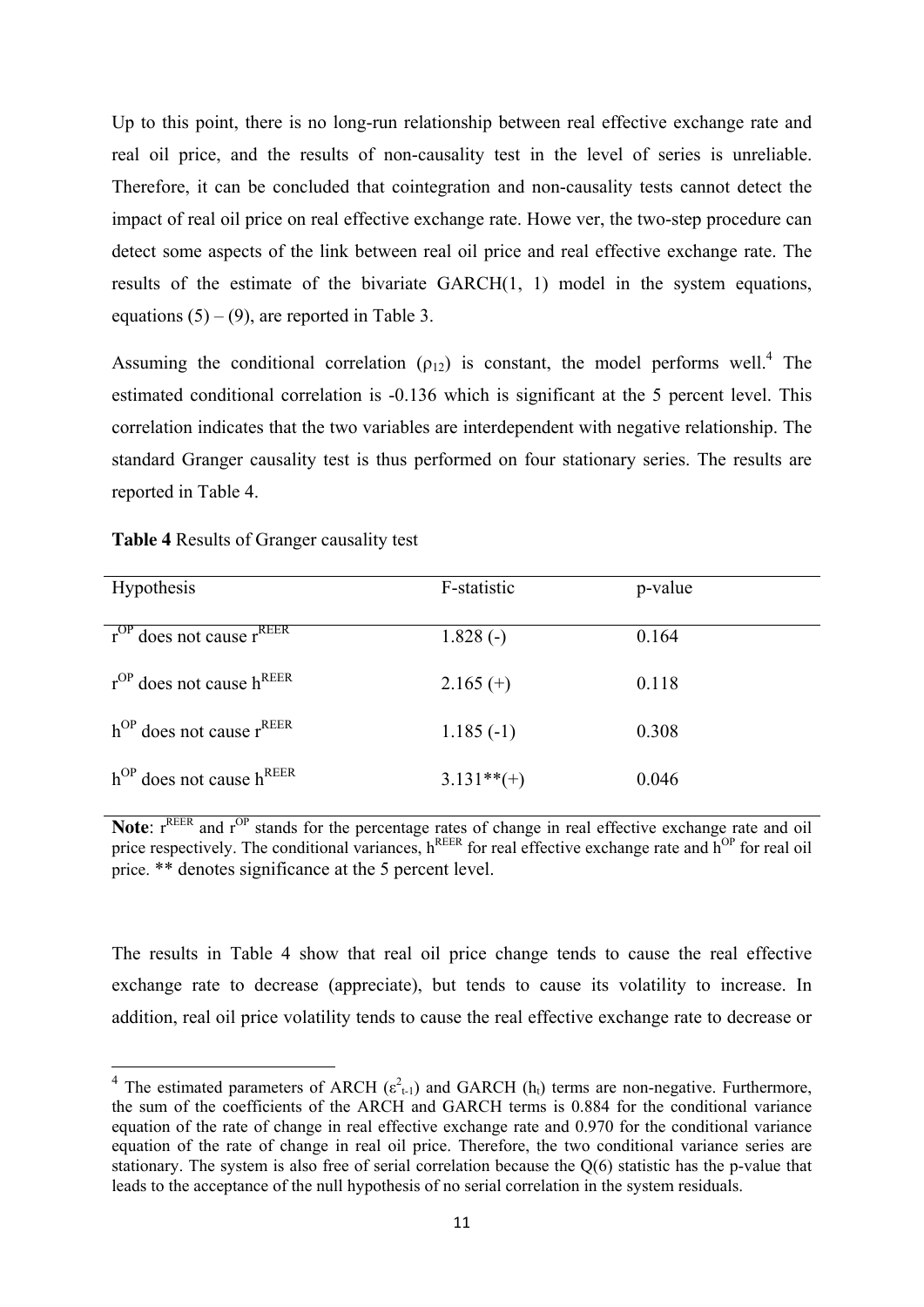appreciate. However, these three results are not statistically significant. Finally, real oil price volatility positively causes real effective exchange rate volatility. This result is significant at the 5 percent level. Therefore, it can be concluded that there is volatility transmission from real oil price to real effective exchange rate during the period of floating exchange rate regime. In other words, a rise in real oil price risk can cause an increase in real exchange rate risk and vice versa.



Response to Cholesky One S.D. Innovations

**Figure 2**. Response of real effective exchange rate volatility to oil price volatility

The impulse response in Figure 2 shows that real exchange rate volatility responds negatively to real oil price volatility in the five-month period and responds positively to real oil price volatility afterward and never dissipates.

In the events of rising real exchange rate volatility caused by real oil price volatility, the country's trade balance can be affected. If real exchange rate volatility adversely affects both exports and imports, the trade balance will be improved when the size of the impact of volatility on exports is relatively smaller than the size of the impact of volatility on imports. Otherwise, the trade balance will be harmed. Even though the central bank can implement sound monetary policy measures to stabilize some major currencies, such as the US dollar, Japanese yen, and Euro currency, fluctuations of nominal oil price cannot be controlled. Therefore, it seems necessary that policy makers should encourage firms to rely more on new energy (hydroelectric and wind power) so that crude oil price will not be the main cause of real exchange rate volatility. In addition, some measures that will enhance competitiveness of exporting firms may deem necessary. Encouraging energy efficiency instead of energy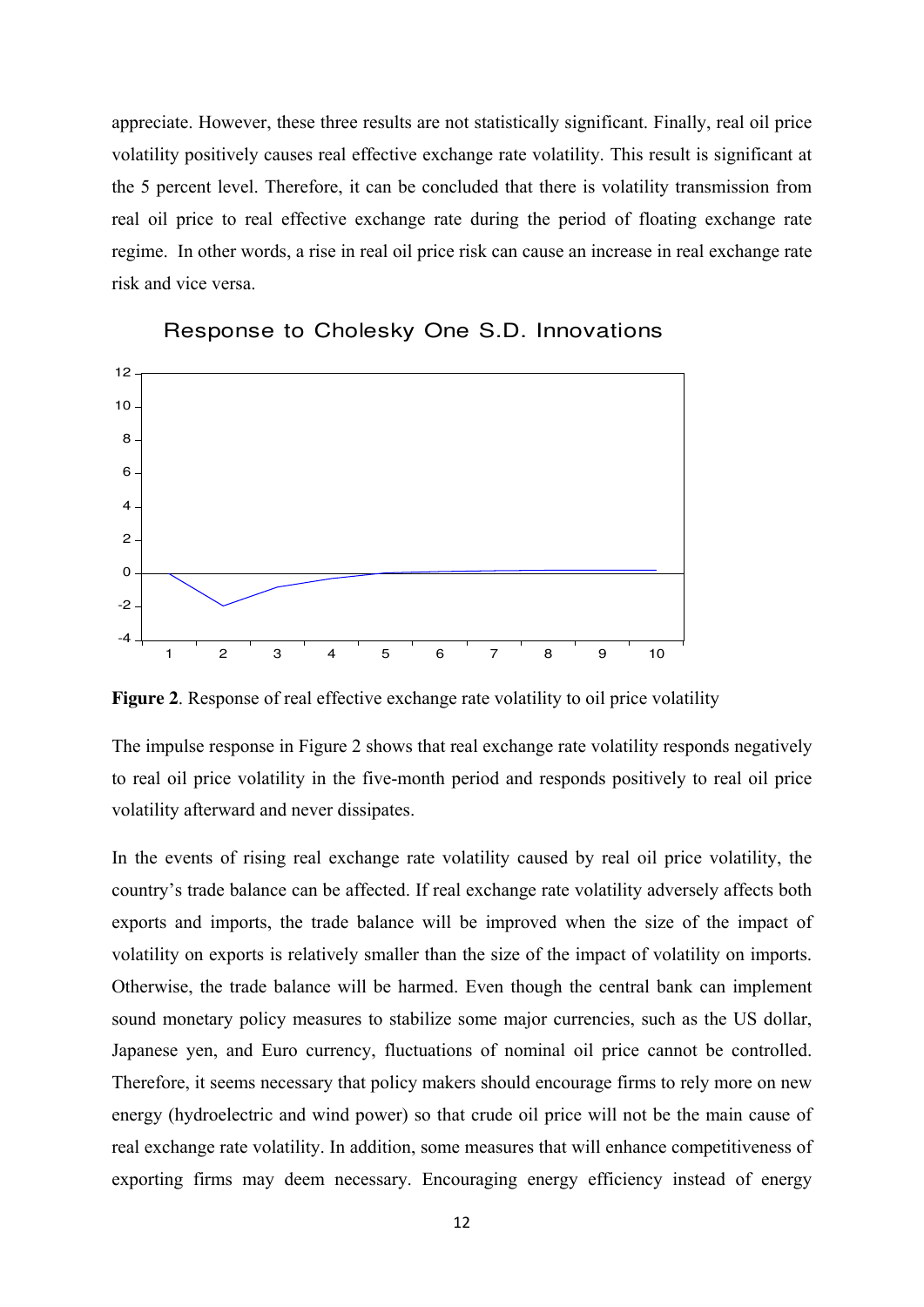intensity can reduce costs of production. Export diversification should also be implemented, specifically more export promotion for firms that are not oil-intensive in production might deem necessary.

## **4. Concluding Remarks**

This study employs three techniques of time series analysis to examine the relationship between real oil price and real effective exchange rate in Thailand, which is an emerging market economy. The results from cointegration test in a bivariate framework show that there is no long-run relationship between real oil price and real effective exchange rate. An alternative technique to examine the causal relationship between these two variables is the non-causality test that relies on an augmented VAR model. This approach allows for detecting causation between the levels of variables. However, the results from non-causality test fails to pass diagnostic tests. Therefore, the results should not be reliable.

The results from the two-stage approach show that there is no causality running from a change in real oil price to a change in real effective exchange rate. Additionally, real oil price volatility does not cause real effective exchange rate to appreciate as found in previous empirical studies. An important finding is that an increase in real oil price volatility causes an increase in real exchange rate volatility, which can harm the trade balance of the country. Policy makers should be aware of the volatility or uncertainty in the foreign exchange markets caused by uncertainty in the price of oil. It might be necessary to implement some measures that encourage firms to rely more on new energy (hydroelectric and wind power) so that crude oil price will not be the main cause of real exchange rate volatility. In addition, some measures that will enhance competitiveness of exporting firms may deem necessary. Encouraging energy efficiency instead of energy intensity can reduce costs of production. Export diversification and promotion to firms that are not oil-intensive should also be implemented to prevent the trade balance to deteriorate in the future.

## **References**

Akram, Q. F., 2004. "Oil prices and exchange rates: Norwegian evidence, Econometrics Journal, 7(2), 476-504.

Amano, R. A. and van Norden, S., 1998. "Oil prices and the rise and fall of the US real exchange rate," Journal of International Money and Finance, 17(2), 299-316.

Beckman, J. and Czudaj, R. 2013. "Oil prices and effective dollar exchange rates," International Review of Economics and Finance, 27(C), 621-636.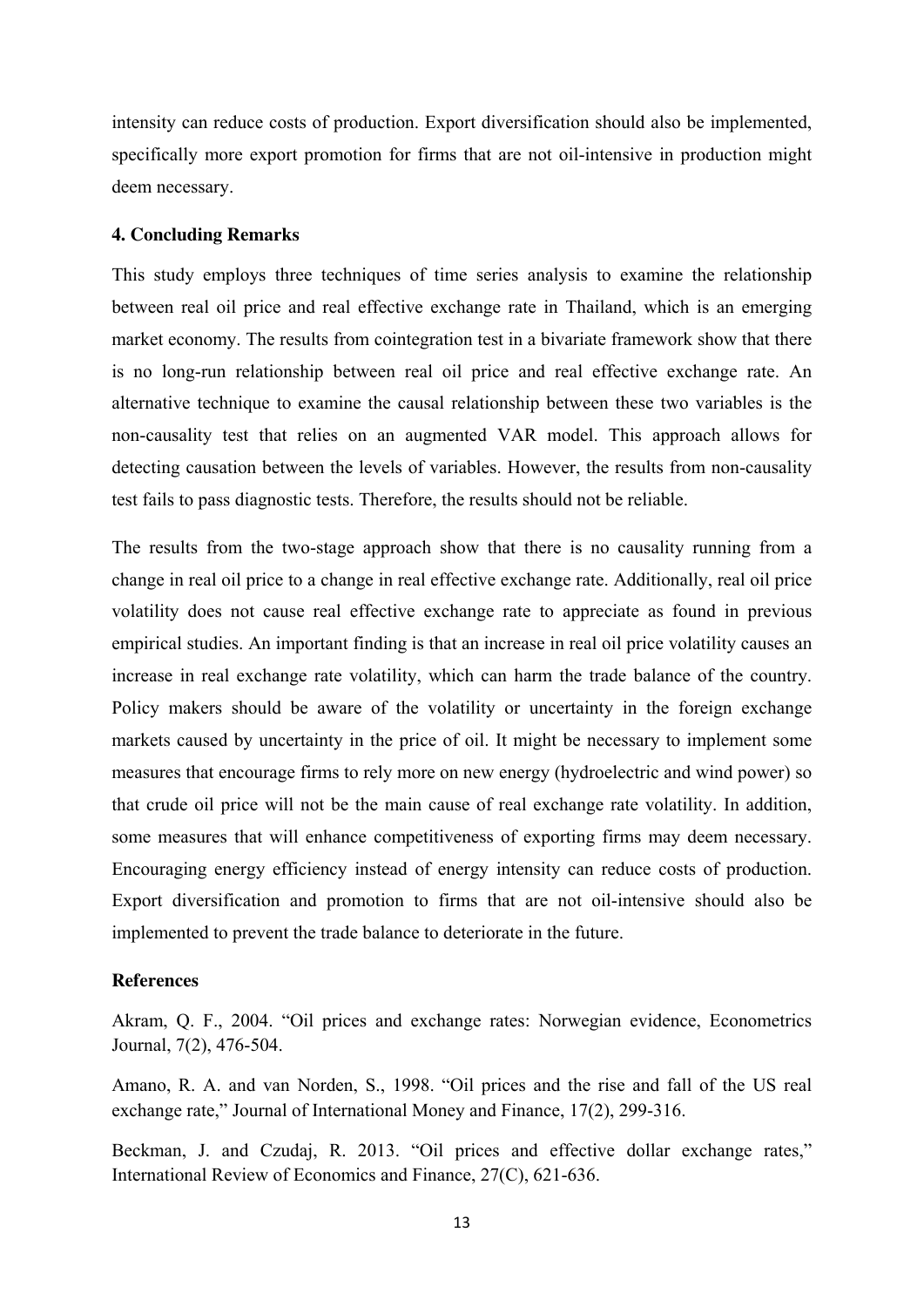Chen, S-S. and Chen, H-C. 2007. "Oil prices and real exchange rates," Energy Economics, 29(3), 390-404.

Chaudhuri, K. and Daniel, B. C. 1998. "Long-run equilibrium real exchange rates and oil prices," Economics Letters, 58(2), 231-238.

Elliott, G., Rothenberg, T. J. and Stock, J. H., 1996. "Efficient tests for an autoregressive unit root," Econometrica, 64(4), 813-836.

Englama, A., Duke, O. O., Ogunleye, T. S., and Ismail, F. U., 2010. "Oil prices and exchange rate volatility in Nigeria: an empirical investigation," Central Bank of Nigeria, Economic and Financial Review, 48(3), 31-48.

Ghosh, S., 2011. "Examining crude oil price-exchange rate nexus for India during the period of extreme oil price volatility," Applied Energy, 88(5), 1886-1889.

Granger, C. W. J., 1969. "Investigating causal relations by econometric models and crossspectral methods," Econometrica, 37(3), 424-438.

Hasanov, F., 2010. "The impact of real oil price on real effective exchange rate: the case of Azerbaijan," DIW Berlin, Discussion Paper No. 1041.

Huang, Y. and Guo, F., 2007. "The role of oil price shocks on China's real exchange rate," China Economic Review, 18(4), 403-416.Research Institute of Industrial Economics.

Krugman, P., 1980. "Oil and the dollar," NBER Working Paper No. 554.

Lizardo, R. A. and Mollick, A. V. 2010. "Oil price fluctuations and U. S. dollar exchange rates," Energy Economics, 32(2), 399-408.

Pagan, A., 1984. "Econometric issues in the analysis of regressions with generated series," International Economic Review, 25(1), 221-247.

Pesaran, M. H., Shin, Y. and Smith, R. J., 2001. "Bounds testing approaches to the analysis of level relationship," Journal of Applied Econometrics, 16(3), 289-326.

Rambaldi, A. N. and Doran, H. E., 1996. "Testing for Granger non-causality in cointegrated system made easy," Working Papers in Econometrics and Applied Statistics, No. 88, University of New England.

Reboredo, J. C. 2012. "Modelling oil price and exchange rate co-movements," Journal of Policy Modeling, 34(3), 419-440.

Rickne, J. K., 2009. "Oil prices and real exchange rate movements in oil-exporting countries: the role of institution," IFN Working Paper No. 810.

Toda, H. Y. and Yamamoto, T., 1995. "Statistical inferences in vector autoregressions with possibly integrated process," Journal of Econometrics, 66(1/2), 225-250.